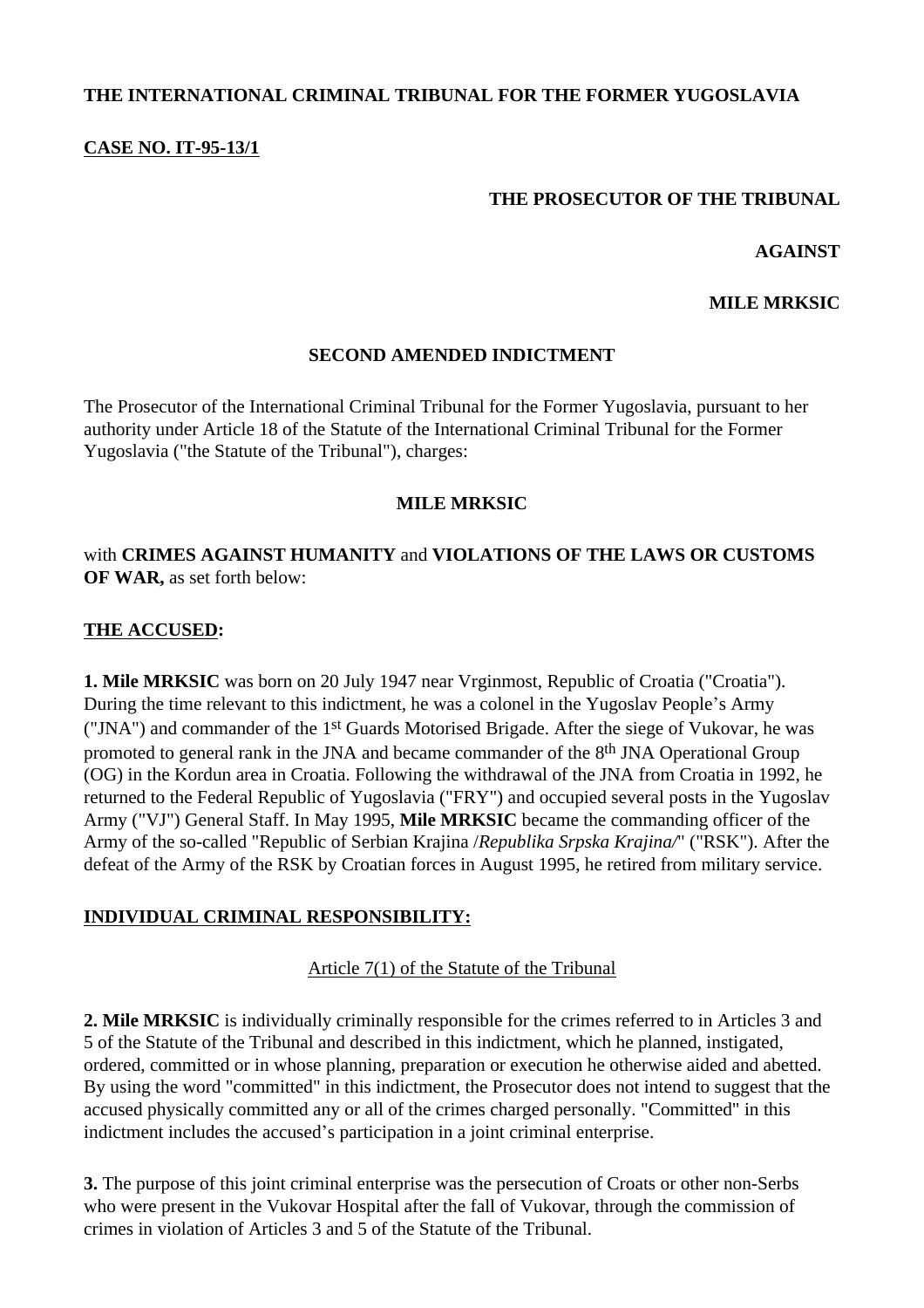**4.** The crimes enumerated in the Counts of this indictment were within the object of the joint criminal enterprise, and the accused held the state of mind necessary for the commission of each of these crimes. Alternatively, the crimes enumerated in the Counts 2 to 9 were the natural and foreseeable consequences of the execution of the joint criminal enterprise and the accused was aware that these crimes were the possible consequence of the execution of the joint criminal enterprise.

**5.** The joint criminal enterprise was in existence at the time of the commission of the underlying criminal acts alleged in this indictment and at the time of the participatory acts of the accused in furtherance thereof. Individuals participating in this joint criminal enterprise included **Mile MRKSIC,** Miroslav RADIC, Veselin SLJIVANCANIN, Slavko DOKMANOVIC, Miroljub VUJOVIC and Stanko VUJANOVIC, and other known and unknown participants. Each member of the joint criminal enterprise worked in concert with each other and with other members of the joint criminal enterprise and acted either directly or through their subordinates, which included members of the JNA, the Territorial Defence ("TO") of the so-called "Serbian Autonomous District/*Srpska autonomna oblast/* Eastern Slavonia Baranja and Western Srem" (" SAO SBWS"), TO of the Republic of Serbia ("Serbia"), volunteer and paramilitary units, including those organised by Vojislav SESELJ, acting in co-ordination and under supervision of the JNA (collectively "Serb forces").

**6.** Although this joint criminal enterprises was part of a wider joint criminal enterprise whose purpose was the forcible removal of a majority of the Croat, Muslim and other non-Serb population from approximately one-third of the territory of Croatia through the commission of crimes in violation of Articles 3 and 5 of the Statute of the Tribunal, including those who were present in the Vukovar Hospital after the fall of Vukovar, for the purpose of this indictment participation in the joint criminal enterprise charged in this indictment is limited to **Mile MRKSIC,** Miroslav RADIC, Veselin SLJIVANCANIN, Slavko DOKMANOVIC, Miroljub VUJOVIC and Stanko VUJANOVIC, and their subordinates.

**7.** In order for this joint criminal enterprise to succeed in its objective, **Mile MRKSIC** worked in concert with or through several individuals in the joint criminal enterprise. Each participant within the joint criminal enterprise, by acts or omissions, contributed to achieving the objective of the enterprise. The roles of the participants include, but are not limited to, the following:

> **a)** Veselin SLJIVANCANIN, during the time relevant to this indictment, was a major in the JNA and subordinated to the accused. He was the security officer of the 1st Guards Motorised Brigade and in charge of a military police battalion. He exercised overall command over the Serb forces that evacuated the Vukovar Hospital, guarded the non-Serbs taken from the Hospital to the JNA barracks in Vukovar and then transferred and kept them at the Ovcara farm building. He supervised the selection process of detainees both at the Vukovar Hospital and the JNA barracks.

**b)** Miroslav RADIC, during the time relevant to this indictment, was a captain in the JNA and subordinated to the accused. He commanded a special infantry unit which was a component of the 1st Guards Motorised Brigade. He commanded the JNA forces subordinated to him during the evacuation and transfer of the non-Serbs at the Vukovar Hospital to the JNA barracks.

**c)** Slavko DOKMANOVIC, during the time relevant to this indictment, in his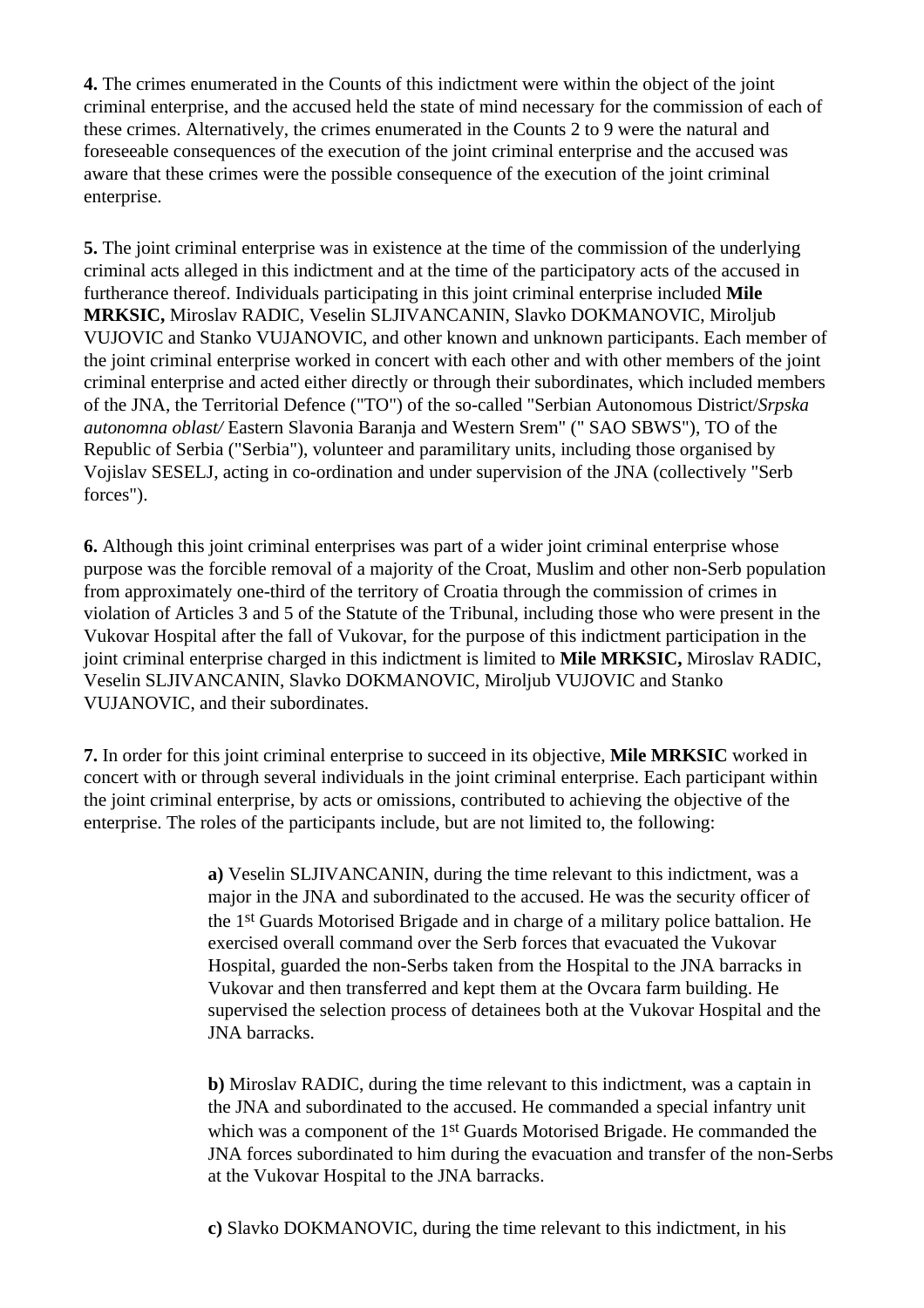capacity as the Minister of Agriculture of the SAO SBWS and as the President of the Vukovar municipality, was actively involved in the decision on the fate of the detainees. In addition, he actively participated in their beatings at Ovcara farm.

**d)** Miroljub VUJOVIC, during the time relevant to this indictment, was the commander of the Serb TO detachment called Petrova Gora in Vukovar.

**e)** Stanko VUJANOVIC, during the time relevant to this indictment, was the commander of a TO brigade in Vukovar. His house at Nova Ulica 81 in the Petrova Gora section of Vukovar served as the operational headquarters for the forces under his command as well as for JNA units commanded by Miroslav Radic. Both Miroljub VUJOVIC and Stanko VUJANOVIC had direct operational command of Serb forces responsible for the mistreatment and killing of non-Serbs taken from the Vukovar Hospital to the Ovcara farm.

**8. Mile MRKSIC,** acting individually or in concert with other members of the joint criminal enterprise, participated in the joint criminal enterprise in the following ways:

> **a)** directed, commanded, controlled, or otherwise exercised effective control over Serb forces engaged in the execution of the purpose of the joint criminal enterprise as described in this indictment.

> **b)** participated in bad faith in negotiations over the evacuation of patients at the Vukovar Hospital, knowing that any agreements reached would be disregarded and ignored.

**c)** ordered or permitted JNA soldiers under his command or control to transfer detainees from the Vukovar Hospital to Ovcara farm, and thereafter to relinquish custody of the detainees to local Serb forces, knowing that the detainees would be subjected to further persecution and murder.

**d)** after becoming aware that the criminal acts charged in this indictment had been completed, took steps to hide and conceal these crimes.

**9.** The accused knowingly and wilfully participated in the joint criminal enterprise, sharing the intent of other participants in the joint criminal enterprise or being aware of the foreseeable consequences of his actions. On this basis, **Mile MRKSIC** bears individual criminal responsibility for these crimes under Article 7(1) of the Statute of the Tribunal in addition to his responsibility under the same Article for having planned, instigated, ordered, committed, or otherwise aided and abetted in the planning, preparation, execution, and commission of these crimes.

# Article 7(3) of the Statue of the Tribunal

**10. Mile MRKSIC**, while holding a position of superior authority, is also individually criminal responsible for the acts or omissions of his subordinates, pursuant to Article 7(3) of the Statue of the Tribunal. A superior is responsible for the criminal acts of his subordinate if he knew or had reason to know that his subordinates were about to commit such acts or had done so, and the superior failed to take the necessary and reasonable measures to prevent such acts or to punish the perpetrators.

**11.** The JNA unit with primary responsibility for the attack on Vukovar and the subsequent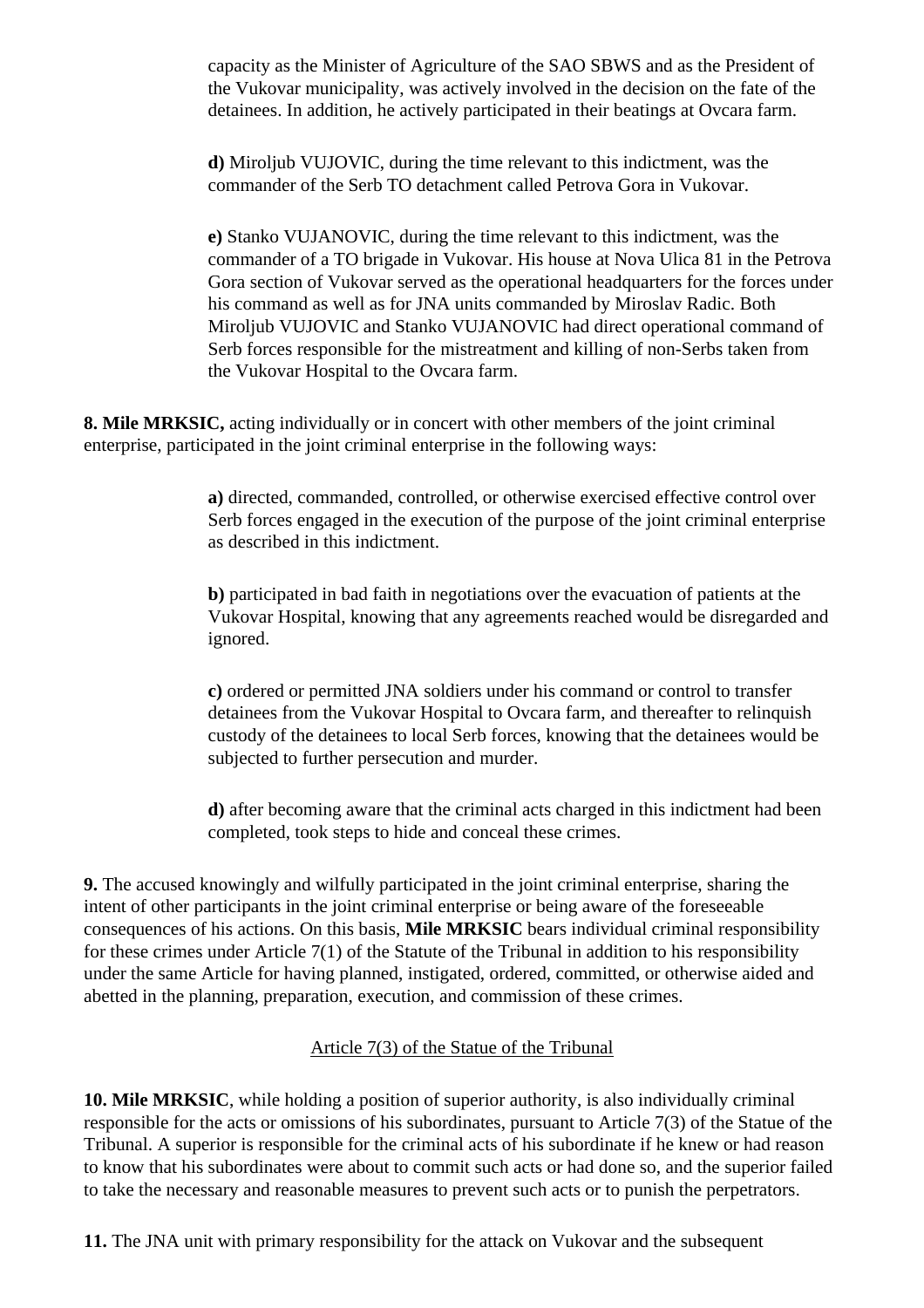evacuation and detention of persons taken from Vukovar Hospital was the Belgrade-based 1st Guards Motorised Brigade, commanded by **Mile MRKSIC**, which formed the core component of the JNA's Operational Group South. Miroslav RADIC and Veselin SLJIVANCANIN were each subordinate to Colonel MRKSIC.

**12.** On 10 October 1991, the Great People's Assembly of the SAO SBWS adopted a decree stating that the TO of the SAO SBWS was to be attached to the JNA and to become a component part of the JNA forces. During October 1991, the JNA, under the command of **Mile MRKSIC**, organised the formation of units attacking Vukovar, which were comprised of JNA forces and members of TO and volunteer and paramilitary units as referred to in paragraph 5 in this indictment. During the military campaign in Vukovar, Miroljub VUJOVIC and Stanko VUJANOVIC in their capacity as TO commanders were each subordinate to **Mile MRKSIC.**

**13.** In his position as commander of the 1st Guards Motorised Brigade, **Mile MRKSI**C exercised both *de jure* and *de facto* power over the forces under his command.

**14.** As an officer in a command function in the JNA, **Mile MRKSIC** was bound by the regulations of the JNA as set out in the "Strategy of Armed Conflict (1983), the "Law on All-Peoples Defence" (1982), the "Law on Service in the Armed Forces" (1985), the "Rules of Service" (1985), and the "Regulations on the Application of the International Laws of War on the Armed Forces of the SFRY" (1988). These regulations governed the roles and responsibilities of JNA officers, set out their positions in the chain of command and obligated those officers, and their subordinates, to observe the laws of war.

# **GENERAL ALLEGATIONS:**

**15.** At all times relevant to this indictment, a state of armed conflict existed in Croatia.

**16.** At all times relevant to this indictment, **Mile MRKSIC** was required to abide by the laws and customs governing the conduct of armed conflicts, including the Geneva Conventions of 1949 and the Additional Protocols thereto.

**17.** All acts and omissions charged as Crimes against Humanity were part of a widespread and systematic attack directed against the Croat and other non-Serb civilian population of large areas of Croatia, including the municipality of Vukovar.

## **STATEMENT OF FACTS:**

**18.** The city of Vukovar is located in Eastern Slavonia on the banks of the Danube River, which there marks the border between Croatia and Serbia. In the 1991 census, the population of the Vukovar municipality, which included the city and surrounding villages, was 84,189 of which 36,910 were Croats (43.8%), 31,445 were Serbs (37.4%), 1,375 were Hungarian (1.6%), 6,124 declared themselves Yugoslavs (7.3%), and 8,335 (9.9%) were others or undeclared.

**19.** In August 1991, the JNA undertook operations against towns in Eastern Slavonia, resulting in their take-over by JNA and other Serb forces. The Croat and other non-Serb population of these areas was forcibly expelled. In late August, the JNA laid siege to the city of Vukovar. By mid-October 1991, all other predominantly Croat towns in Eastern Slavonia had been taken by Serb forces except Vukovar. Non-Serbs were subjected to a brutal occupation regime consisting of persecution, murder, torture and other acts of violence. Almost all of the non-Serb population was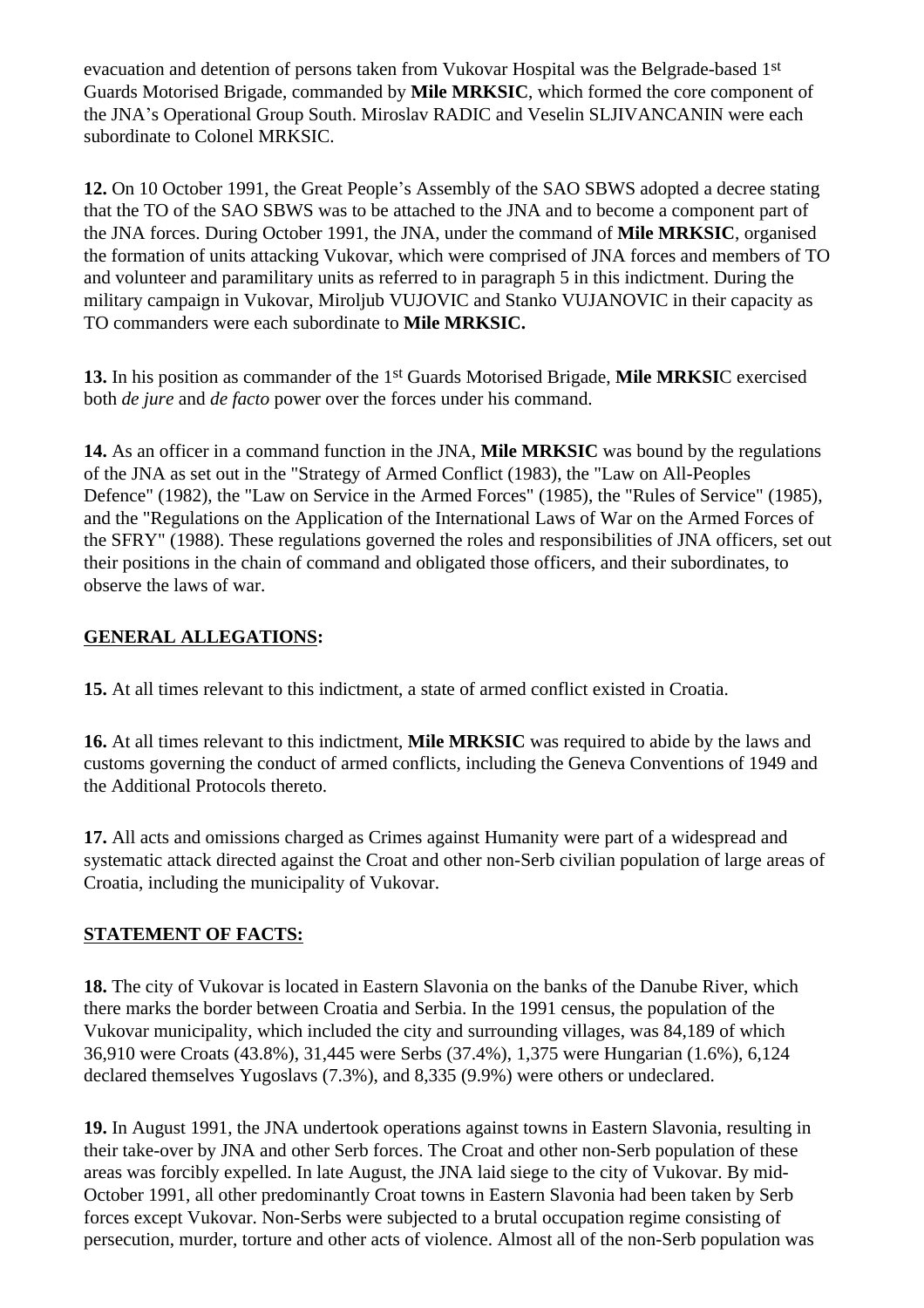eventually killed or forced from the occupied areas.

**20.** The siege of Vukovar continued until 18 November 1991 when the city fell to the Serb forces. During the course of the three-month siege, the city was largely destroyed by JNA shelling and hundreds of persons were killed. When the JNA/Serb forces occupied the city, hundreds more Croats were killed by Serb troops. The non-Serb population of the city was expelled within days of its fall under Serb control.

**21.** In the last days of the siege of Vukovar, several hundred people sought refuge at Vukovar Hospital, which was near the city centre, in the belief that it would be evacuated in the presence of international observers, as had been agreed upon in Zagreb in negotiations between the JNA and the Croatian government on 18 November 1991.

**22.** On the afternoon of 19 November 1991, JNA units under the command of the accused **Mile MRKSIC** took control of Vukovar Hospital. Those inside offered no resistance. Early the following morning, Veselin SLJIVANCANIN ordered the nurses and doctors to assemble for a meeting. He kept the hospital staff engaged in this meeting while JNA forces hurriedly removed about four hundred non-Serbs from the hospital. Among those removed were wounded patients, hospital staff, family members of hospital staff, former defenders of the city, Croatian political activists, journalists, and other civilians.

**23.** JNA soldiers loaded about three hundred of these Croats and other non-Serbs onto buses and detained them under JNA guard. Veselin SLJIVANCANIN personally participated in the selection of detainees who were to be loaded on the buses. Later that morning, the buses left the hospital compound and proceeded to the JNA barracks on the south side of Vukovar.

**24.** There, Serb forces kept the detainees inside the buses for about two hours. While in the military compound, soldiers humiliated and threatened the detainees. On orders from Veselin SLJIVANCANIN fifteen detainees were removed from the buses, apparently because the released men were part of the hospital staff or were related to staff members.

**25.** While the detainees were being held at the JNA barracks, a meeting of the government of the socalled SAO SBWS was being held at the Velepromet building, a short distance away from the JNA barracks. At this meeting, the JNA agreed to transfer the detainees to Ovcara farm, located about four kilometres southeast of Vukovar, and thereafter to relinquish custody of them to local Serb forces.

**26.** The detainees were then driven, under JNA guard, to a building at Ovcara farm. There, Serb forces under the command of Miroljub VUJOVIC and Stanko VUJANOVIC took the detainees from the buses and forced them to run between two lines of soldiers who beat the men as they passed. Inside the farm building, the soldiers continued to beat and assault the detainees.

**27.** About seven detainees were selected and returned to Vukovar after Serbs, who were present, intervened on their behalf. Of the remaining men and two women, Serb soldiers listed identifying information and then divided them into groups of ten to twenty.

**28.** These groups were then individually loaded into a truck and taken in the direction of Grabovo to a wooden ravine approximately one kilometre south-east of Ovcara. At the head of the ravine, approximately 900 meters from the Ovcara-Grabovo road, the soldiers removed the detainees from the truck.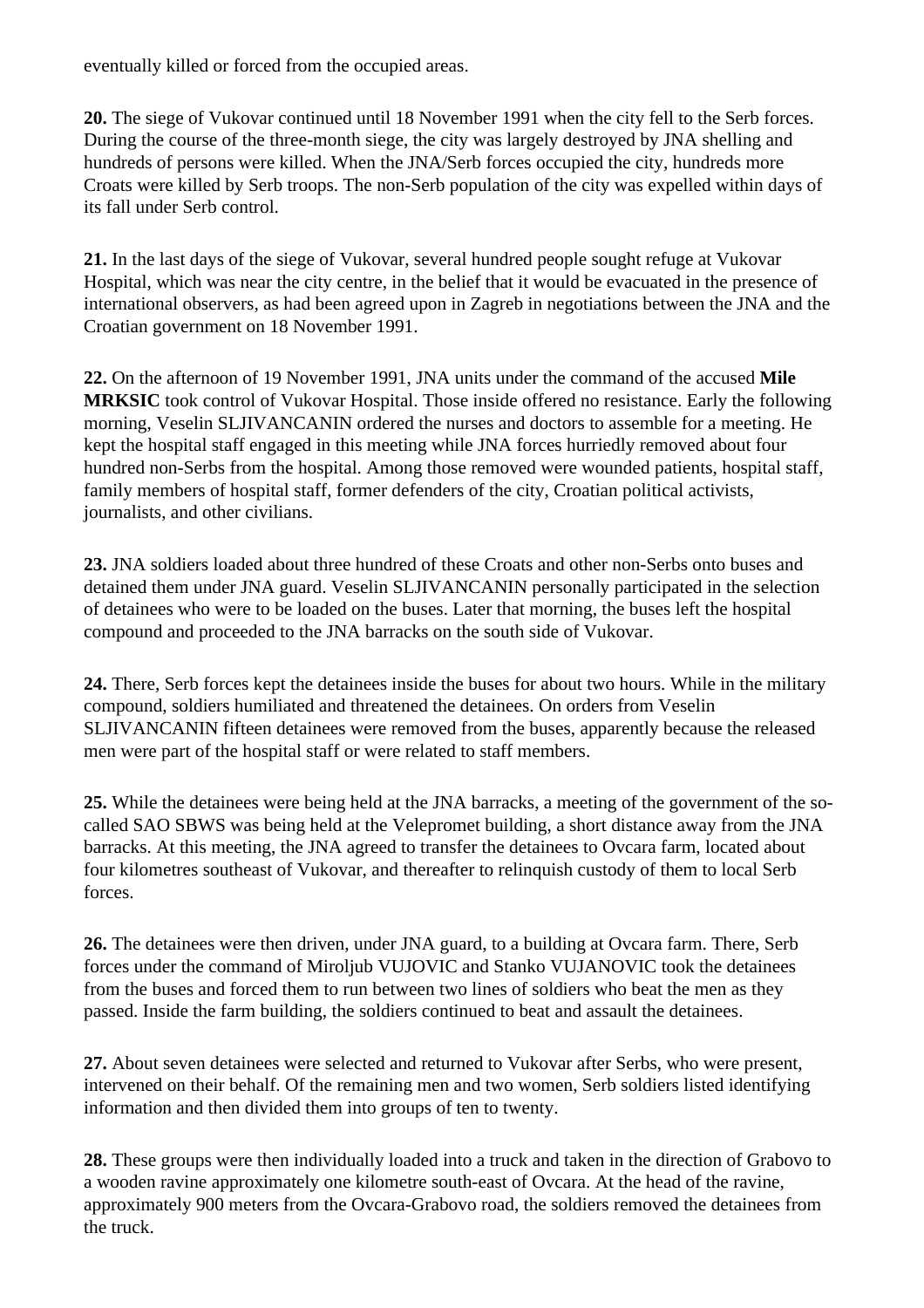**29.** At this spot, Serb forces were assembled on the north side of the site. These forces then killed at least two hundred and fifty-five Croats and other non-Serbs from Vukovar Hospital. After the killings, the Serb forces used a bulldozer to bury the bodies of the victims in a mass grave at the same location.

## **THE CHARGES:**

## **COUNT 1 (PERSECUTIONS)**

**30.** From or about 20 November 1991 until 21 November 1991, **Mile MRKSIC**, acting alone or in concert with other known and unknown members of a joint criminal enterprise, planned, instigated, ordered, committed, or otherwise aided and abetted the planning, preparation, or execution of the persecutions of Croat and other non-Serb civilians in the municipality of Vukovar and its environs .

**31.** These persecutions were based on political, racial or religious grounds and included the following, as described in detail in paragraphs 24 to 29:

> **a)** The extermination or murder of approximately two hundred fifty-five Croat and other non-Serb civilians, including women and elderly persons.

**b)** The unlawful imprisonment of approximately three hundred Croat and other non-Serb civilians at Ovcara farm.

**c)** The cruel or inhumane treatment of Croat and other non-Serb detainees during and after their arrest, including torture, beatings, sexual assault and psychological abuse.

**d)** The willful deprivation of sick and wounded Croat and other non-Serb civilians of due medical care.

**32.** By these acts and omissions, **Mile MRKSIC**, committed:

**Count 1:** Persecutions on political, racial, and religious grounds, a **CRIME AGAINST HUMANITY,** punishable under Articles 5(h), and 7(1) and 7(3) of the Statute of the Tribunal.

# **COUNTS 2 to 4 (EXTERMINATION and MURDER)**

**33.** From or about 20 November 1991 until 21 November 1991, **Mile MRKSIC**, acting individually or in concert with other known and unknown members of a joint criminal enterprise, planned, instigated, ordered, committed, or otherwise aided and abetted the planning, preparation, or execution of the extermination and murder of Croat and other non-Serb civilians who had taken refuge in the Vukovar Hospital.

**34.** During the evening hours of 20/21 November 1991, at least two-hundred and fifty-five detainees were taken in groups of 10 to 20 to a location southeast of the Ovcara farm, where Serb forces comprised of JNA units and TO, volunteer and paramilitary units acting in co-ordination and under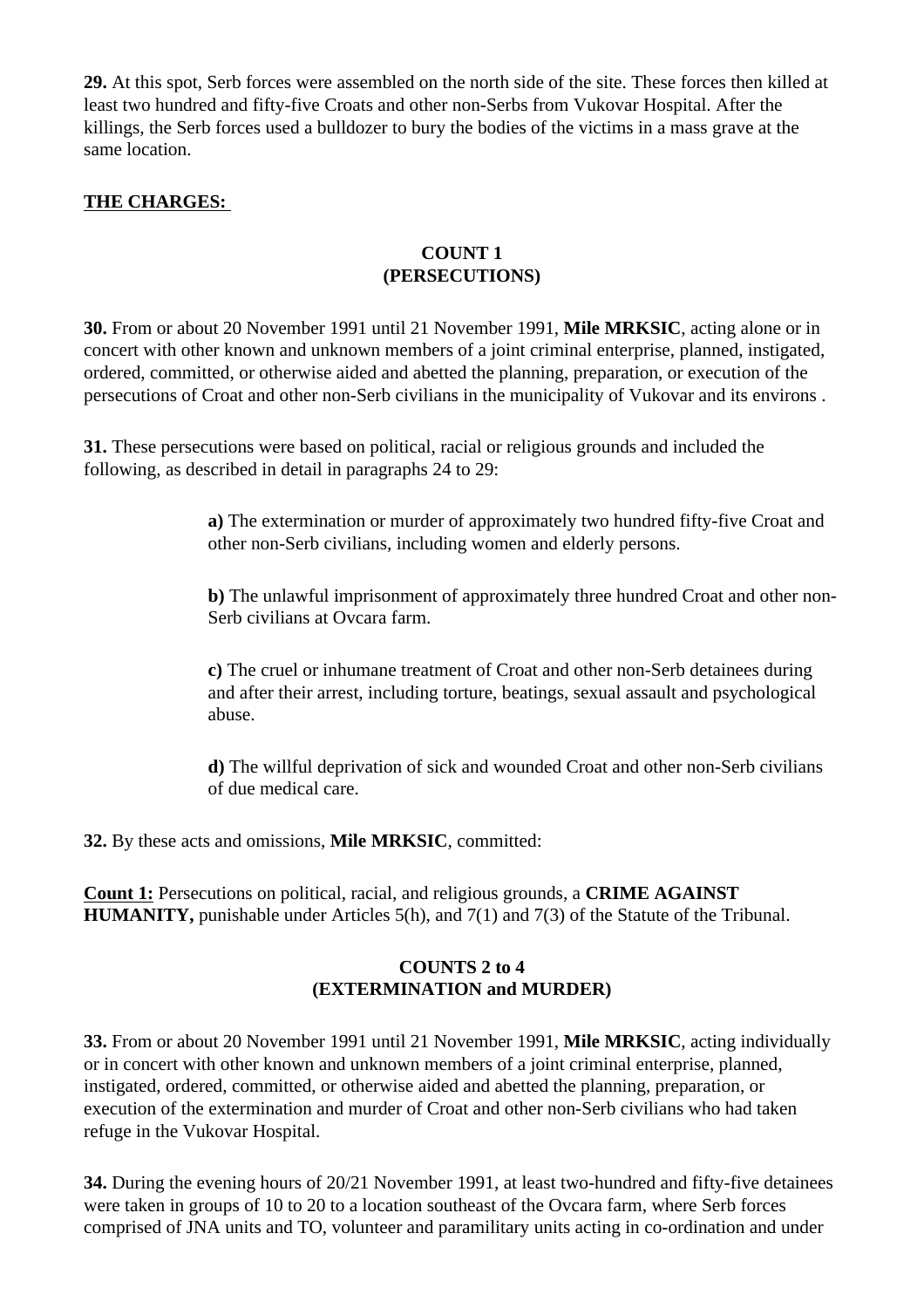supervision of the JNA shot and otherwise executed them. The names of the victims are set out in Annex I attached to this indictment.

**35.** By these acts and omissions, **Mile MRKSIC** committed:

**Count 2:** Extermination, a **CRIME AGAINST HUMANITY**, punishable under Articles 5(b) and 7 (1) and 7(3) of the Statute of the Tribunal.

**Count 3:** Murder, a **CRIME AGAINST HUMANITY**, punishable under Articles 5(a) and 7(1) and 7(3) of the Statute of the Tribunal.

**Count 4:** Murder, a **VIOLATION OF THE LAWS OR CUSTOMS OF WAR**, as recognised by Common Article 3(1)(a) of the Geneva Conventions of 1949, punishable under Articles 3 and 7(1) and 7(3) of the Statute of the Tribunal.

# **COUNTS 5 to 9 (IMPRISONMENT, TORTURE, INHUMANE ACTS, and CRUEL TREATMENT)**

**36.** From on or about 20 November 1991 until 21 November 1991, **Mile MRKSIC**, acting individually or in concert with other known and unknown members of a joint criminal enterprise, planned, instigated, ordered, committed, or otherwise aided and abetted the imprisonment of approximately three hundred Croats and other non-Serbs at the Ovcara farm.

**37.** The conditions at this detention facility were brutal and characterized by inhumane treatment and constant physical and psychological assault as specified in paragraph 26 in the indictment. After the initial beating in front of the farm building, the soldiers continued to beat and assault the detainees for several hours so seriously that at least two men died from the beatings. At least one female detainee was sexually assaulted.

**38.** Among the detainees were women, elderly men and patients from the Vukovar Hospital who were wounded or sick. Those patients did not receive any care for their illnesses or injuries.

# **39. By these acts and omissions, Mile MRKSIC, committed:**

**Count 5:** Imprisonment, a **CRIME AGAINST HUMANITY** punishable under Article 5(e) and Article 7 (1) and Article 7 (3) of the Statute of the Tribunal.

**Count 6:** Torture, a **CRIME AGAINST HUMANITY** punishable under Article 5(f) and Article 7 (1) and Article 7 (3) of the Statute of the Tribunal.

**Count 7:** Inhumane acts, a **CRIME AGAINST HUMANITY** punishable under Article 5(i) and Article 7 (1) and Article 7 (3) of the Statute of the Tribunal.

**Count 8:** Torture, a **VIOLATION OF THE LAWS OR CUSTOMS OF WAR** as recognised by Common Article 3 (1)(a) of the Geneva Conventions of 1949, punishable under Article 3 and Article 7 (1) and Article 7 (3) of the Statute of the Tribunal.

**Count 9: C**ruel treatment, a **VIOLATION OF THE LAWS OR CUSTOMS OF WAR** as recognised by Common Article 3 (1)(a) of the Geneva Conventions of 1949, punishable under